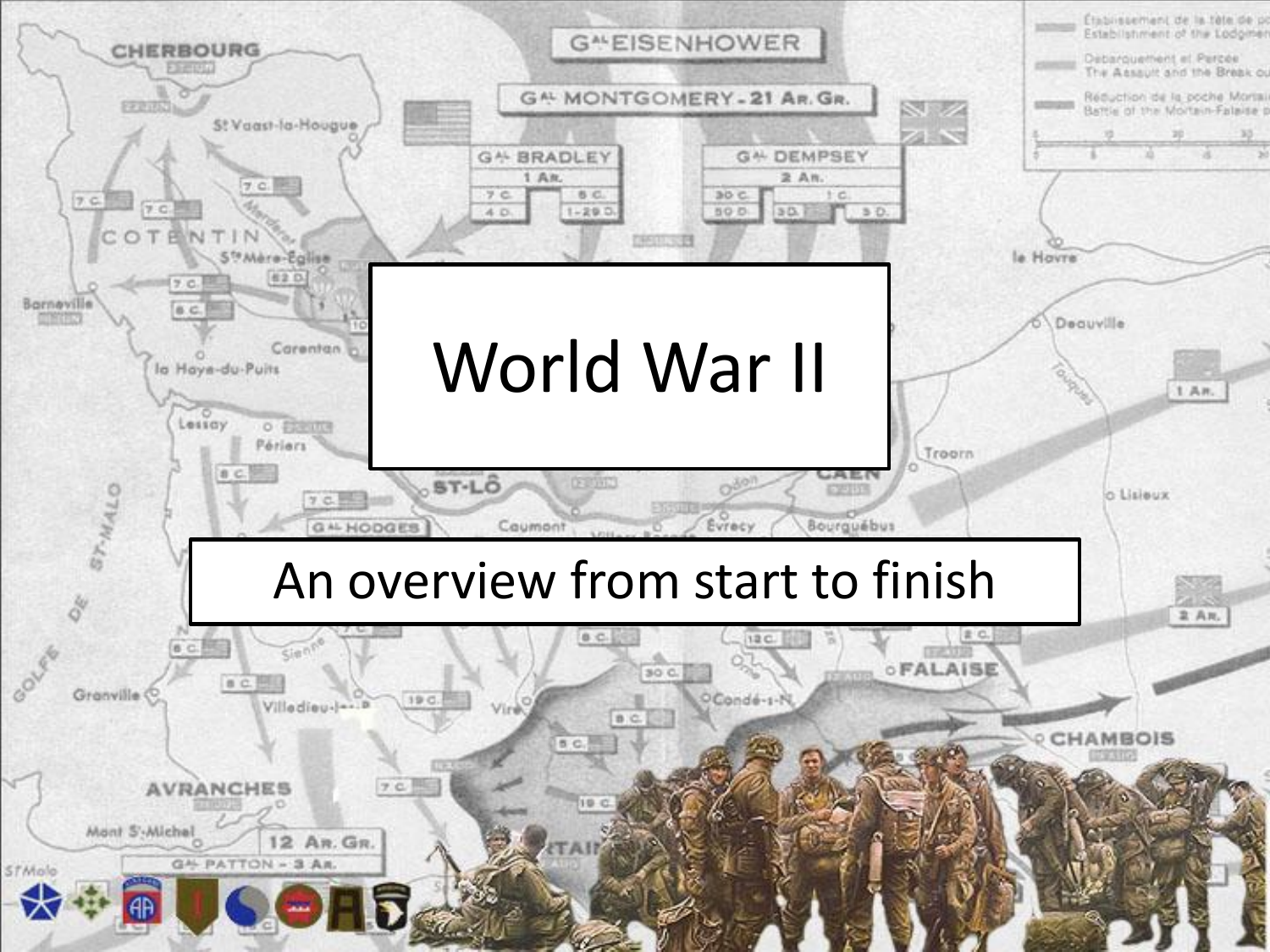# The Phony War

- Axis Powers begin aggressive movements without being checked
	- Germany

St Vaast-fa-t

- Rhineland March, 1936
- Austria 1938
- Sudetenland 1939
- Japan

G4 PATTON - 3 AR.

STARAJE

- Manchuria 1931
- China 1937



Etablissement de la téla de po

Debarquement et Percee The Assault and the Break ou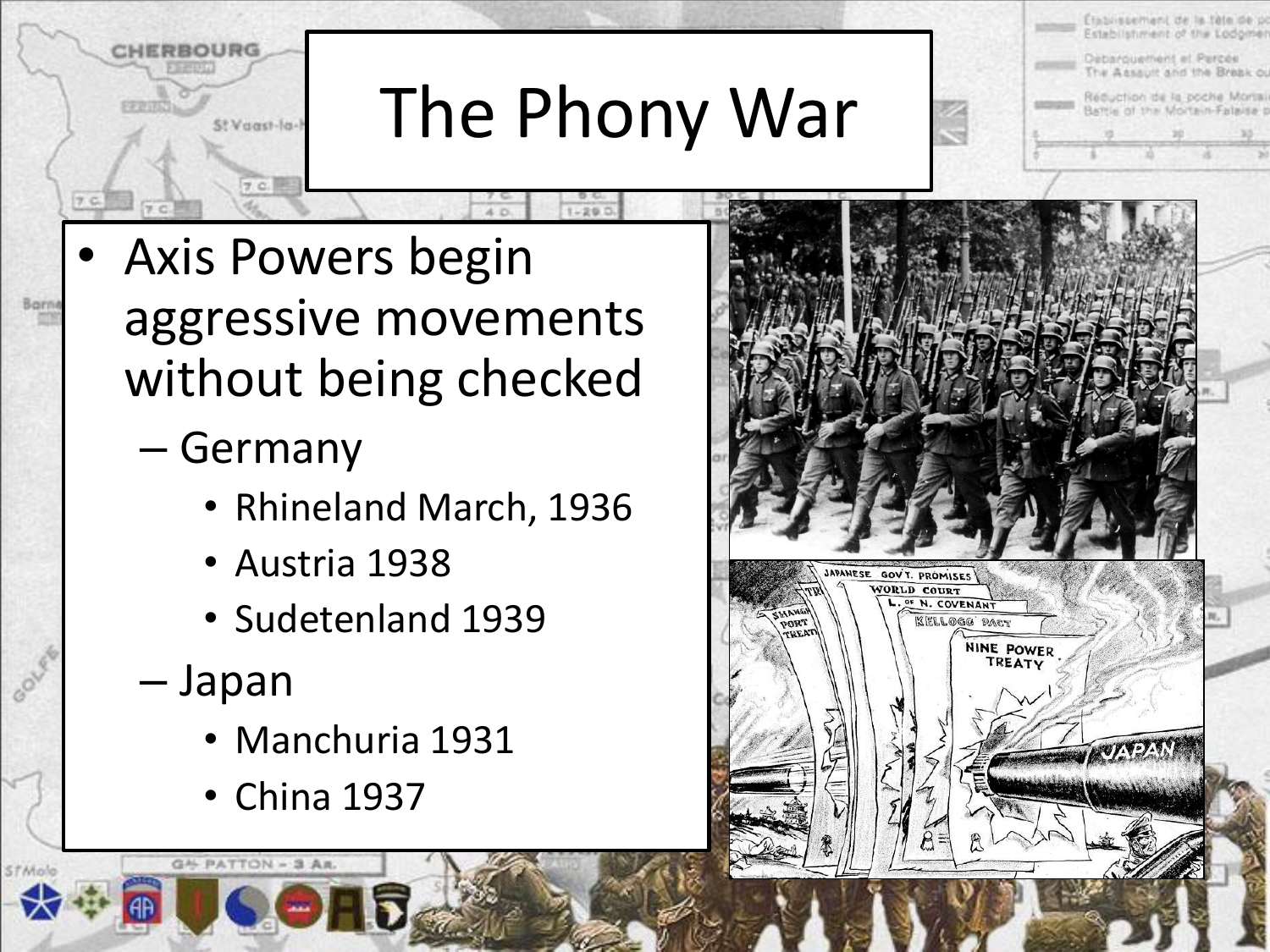#### World War II Begins When…

- Germany Attacks Poland (Sept 1939)
	- Britain and France declare war on Germany
- Italy attacks British in Egypt (Sept 1940)
- Japan attacks UK holdings in the Pacific and American navy at Pearl Harbor (Dec 1941)

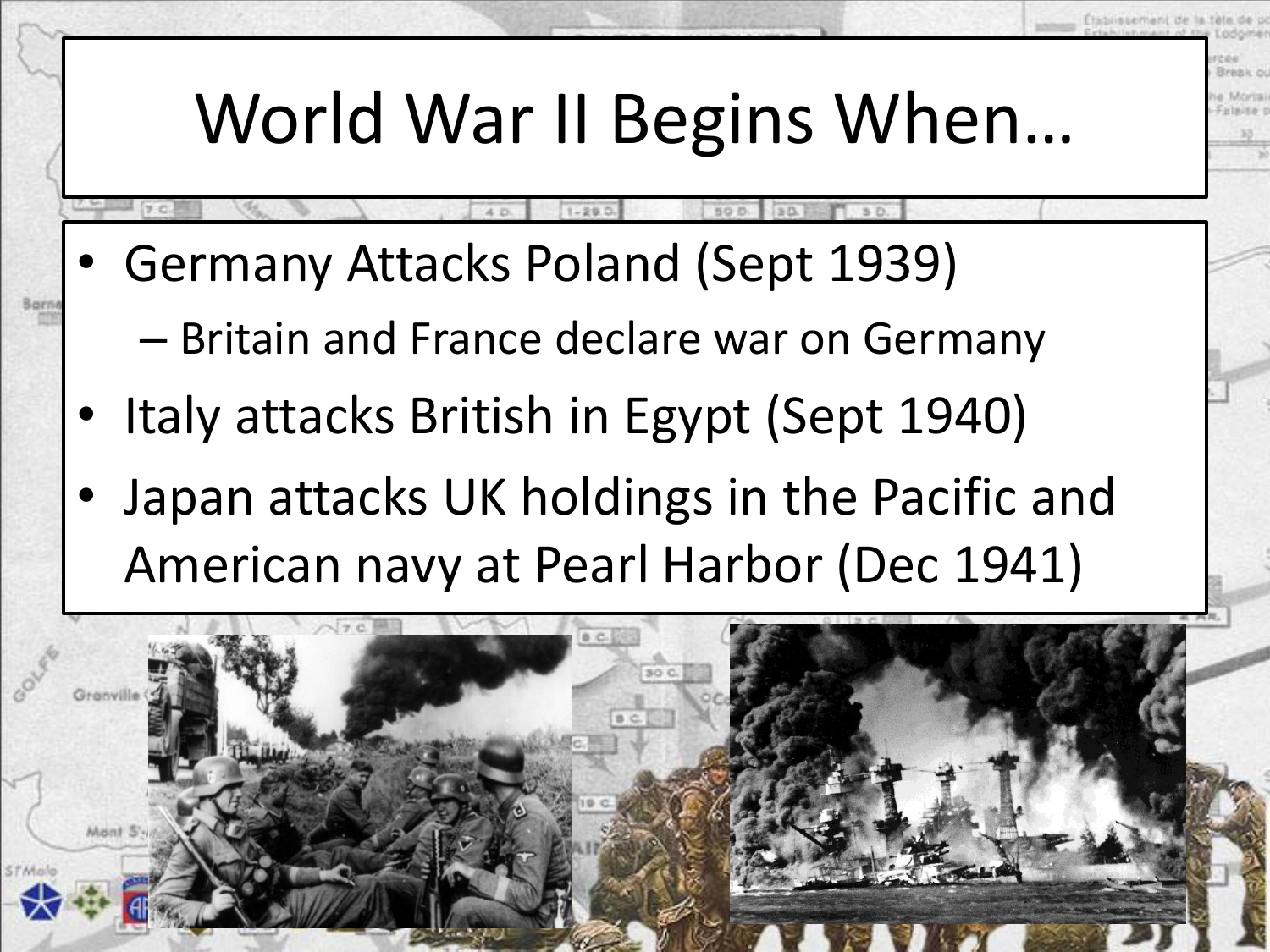### World War II 1939-1942

- War goes VERY badly for Allies
	- France Falls (June 1940)
	- British mostly kicked out of Asia by 1942 (except India)
		- Narrowly repulse Japanese move against Australia
	- Germans on outskirts of Moscow
	- Japan controls large portions of Pacific
		- China

GAL PATTON - 3 AR.

- Philippines
- Indo-China
- South Pacific Islands

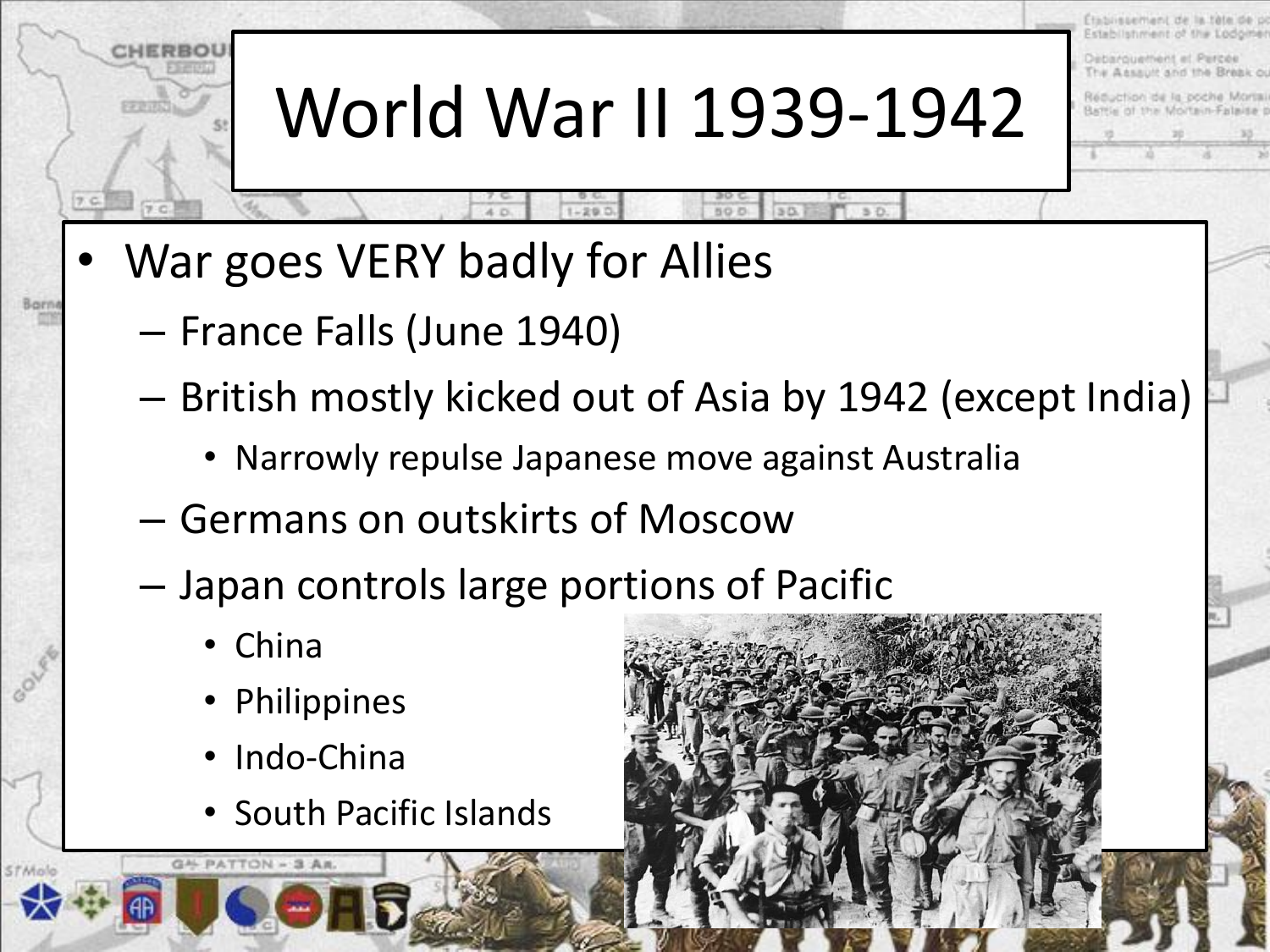## Turning Points

Battle of Midway (June 1942)

St Vaast-la-Houg

- Japanese navy mostly destroyed by Americans
- Battle of Britain (1940-1942)
	- RAF prevents German invasion of Britain
- Battle of Stalingrad (Feb 1942)
	- Russian begin pushing Germans back
- Operation Torch ('42-'43)
	- Americans invade Africa and push against Germans with help of British

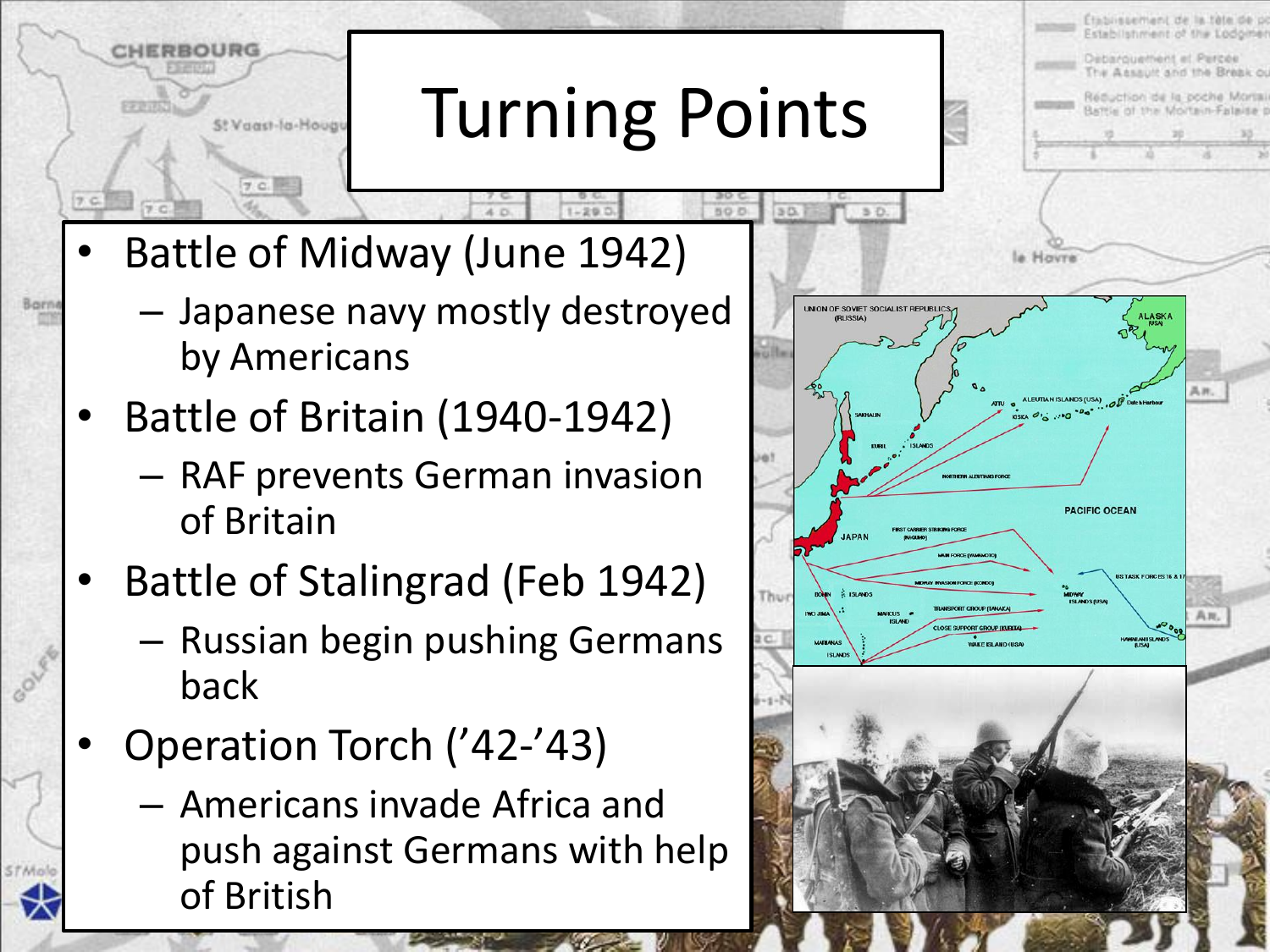#### 1942-1945 Allied Offensive

- Island Hopping
	- American Navy and Marines slowly work their way towards Japanese Home Islands
- 1934-1944
	- American and British invade Sicily and then Italy itself
- June 1944

GAL PATTON - 3 AB

– Americans, British, Canadians invade France